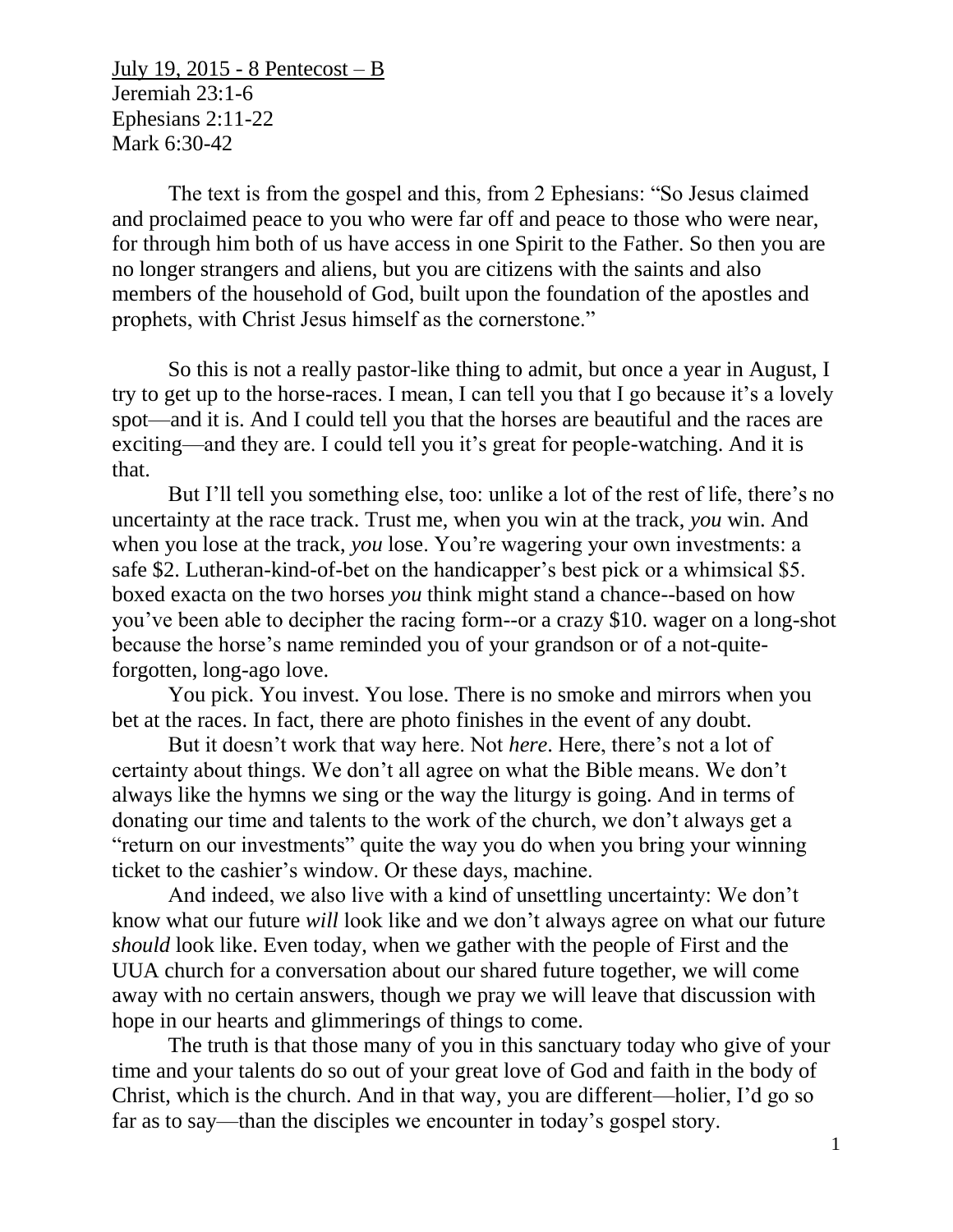In our story today we get a great example of the difference between *following* Jesus and *imitating* the disciples. Imitating the disciples, it turns out, is not always such a good thing:

Send the people away, is what the disciples said. We have nothing here to give them, is what the disciples said. It's deserted out here, is what the disciples said, by which they also meant, these people are not our responsibility; they're not worth our time.

Send them away, they said. What are they trying to get off of us? All we have to give them are words—*your* words, Jesus. And words are cheap, Jesus. So send the crowd away. Because it was one thing when *you* were feeding them with nice words about God's love, etc. etc. etc. But when you said to us that "*we* should give them something to eat," then we didn't like it. Because then it was about more than just your words; it was also about *our* actions. And we have nothing for them here.

So send them away. They have given us nothing. They deserve nothing.

That's the disciples speaking the language we know best: you do for me, I'll do for you. God bless the child that's got his own.

But look—the heart of the matter is this: if we are here on Sunday morning, it is very likely that we know in our very being that, spiritually speaking, we do *not* have our own. We did not come here looking to make a return on our spiritual or emotional investments.

We did not come—and we do not come, I suspect—because we think we are better or more deserving people than others who might show up. We did not come because we thought we could "get what we wanted" as though church were a mail order catalog and baptism was a Visa card that had no spending limit and no expiration date.

No, if we are here in any kind of an honest way on this Sunday morning, or on any Sunday morning, it's because we have come with empty hands and hungry hearts and growling stomachs. We come not because we have wagered anything not because we have brought anything with us at all, except some sin and some heartache. We come to church because we know that here, *here* is where God will feed us.

We arrive here and Christ says to us: **Sit down!**

Christ says, Don't go away.

Sit down. Better yet, if you can, *kneel* down.

Better yet, stretch out your hands. Let the bread and the one who gives the bread touch them. Let the wine and the one who gives the wine touch you. Here Christ says "take this bread; it is for you. Take this wine; it is yours."

Christ encourages us: Don't be too fussy. Don't think yourself to be too perfect. Because honestly, that would be a *real* joke.

Don't judge the one whose shoulders your own shoulders rub against.

Don't say mean things. Don't think mean things. Don't think. For a moment, Christ asks us to begin to realize how hungry we really are. For what we didn't